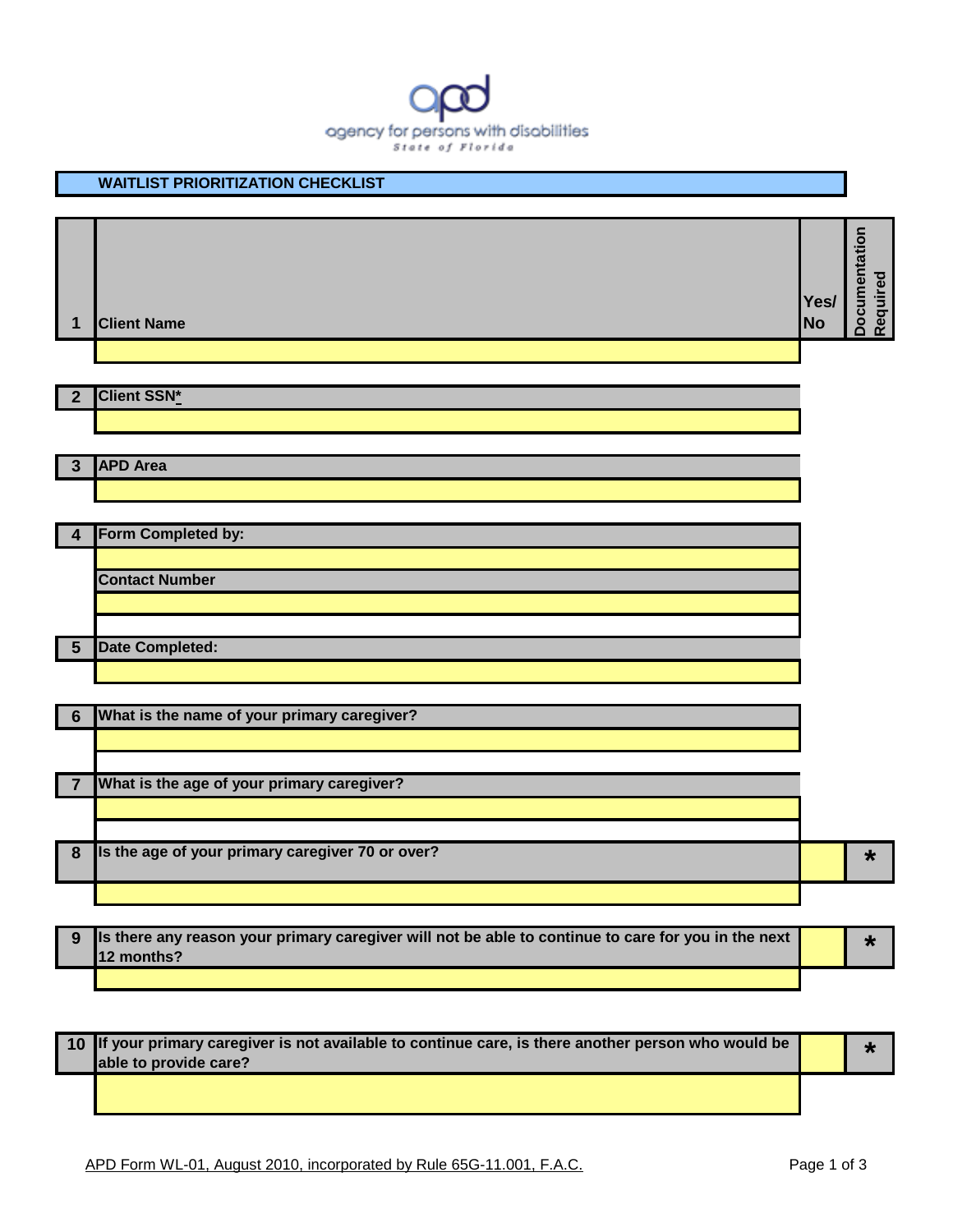## **WAITLIST PRIORITIZATION CHECKLIST**

| $\mathbf 1$ | <b>Client Name</b> | Yes/<br><b>No</b> | $\frac{1}{12}$<br>$\overline{\omega}$<br>ठ<br>$\bar{a}$<br>$\bar{\mathbf{\Phi}}$<br>≔.<br>$\blacksquare$<br>ᄝ<br>75<br><b>Re</b><br>$\bullet$<br>$\Omega$ |
|-------------|--------------------|-------------------|-----------------------------------------------------------------------------------------------------------------------------------------------------------|
|             |                    |                   |                                                                                                                                                           |

| <b>Client SSN*</b>                                                                                                                     |  |
|----------------------------------------------------------------------------------------------------------------------------------------|--|
|                                                                                                                                        |  |
| Have you had any incidents in the past 12 months that involved unlawful activity that required the<br>intervention of law enforcement? |  |
|                                                                                                                                        |  |
| 12 Did the incident result in an arrest?                                                                                               |  |
|                                                                                                                                        |  |

**13 Did the incident result in detention in jail or an institution for more than 3 days?**

**<sup>14</sup> Has your behavior placed you at risk of harm in the past 12 months? \***

| 15 Will your physical needs place your caregiver at risk in the next 12 months? |  |  |
|---------------------------------------------------------------------------------|--|--|
|                                                                                 |  |  |

**16 Have you been identified, by the facility, as ready for discharge from a state mental health hospital, intermediate care facility for the developmentally disabled, a skilled nursing facility, correctional facility, or a secure forensic facility within th \***

**17 Do you expect to graduate from secondary school within the next 12 months?**

| 18 Do you expect to earn a regular diploma? |  |
|---------------------------------------------|--|
|                                             |  |

**<sup>19</sup> Do you expect to earn a special diploma? \***

**<sup>20</sup> Do you need support for employment? \***

 $\overline{\mathcal{A}}$ , בט.ה. די סטר דיסטט סווישן שער איינט אין דיסטט די דיסטי, ד.א. $\overline{\mathcal{A}}$